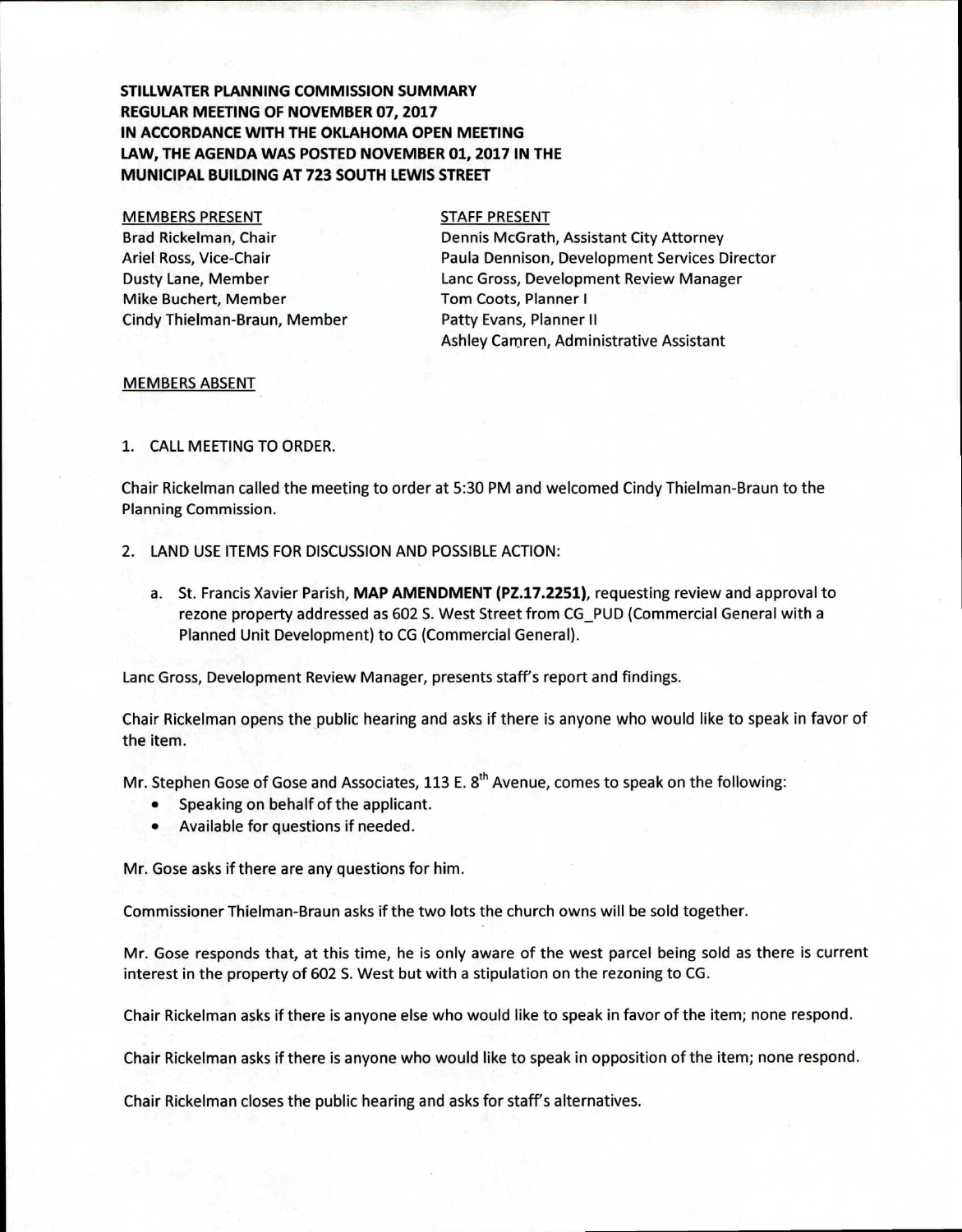Lanc presents alternatives, which are:

- 1. Accept findings and recommend that the City Council approve the proposed Map Amendment as presented.
- 2. Find that the Map Amendment is not an appropriate use for the property based upon the impacts to the surrounding vicinity and do not recommend that the City Council approve the Map Amendment.
- 3. Find that additional information or discussion is needed prior to making a recommendation and table the request to a certain date.

Chair Rickelman asks if there is any discussion; none respond.

**Commissioner Buchert moved, Commissioner Lane seconded to accept findings and recommend that the City Council approve the proposed Map Amendment as presented.** 

| <b>Roll call:</b> | Rickelman  | Ross | Lane | <b>Buchert</b> | <b>Thielman-Braun</b> |
|-------------------|------------|------|------|----------------|-----------------------|
|                   | <b>Yes</b> | Yes  | Yes  | Yes            | Yes                   |

Time: 6 minutes

b. Dalmarc Signs, **SPECIFIC USE PERMIT (PZ.17.2252),** requesting review and approval of a Specific Use Permit for property addressed as 1506 E.  $6<sup>th</sup>$  Avenue to allow the installation of an electronic message center sign in the CG (Commercial General) zoning district adjacent to a residential district.

Lanc Gross, Development Review Manager, presents staff's report and findings.

Chair Rickelman opens the public hearing and asks if anyone would like to speak in favor of the item; none respond.

Chair Rickelman asks if there is anyone who would like to speak in opposition; none respond.

Chair Rickelman closes the public hearing and asks for staff's alternatives.

Lanc presents alternatives, which are:

- 1. Accept findings and recommend that the City Council approve the proposed Specific Use Permit as presented.
- 2. Find that the Specific Use Permit is not an appropriate use for the property based upon the impacts to the surrounding vicinity and do not recommend that the City Council approve the Specific Use Permit.
- 3. Find that additional information or discussion is needed prior to making a recommendation and table the request to a certain date.

Chair Rickelman asks if there is any discussion; none respond.

**Commissioner Buchert moved, Vice-Chair Ross seconded to accept findings and recommend that the City Council approve the proposed Specific Use Permit as presented.** 

| Roll call: Rickelman<br>Buchert   Thielman-Braun |  |  | <b>Ross</b> | Lane |  |  |
|--------------------------------------------------|--|--|-------------|------|--|--|
|--------------------------------------------------|--|--|-------------|------|--|--|